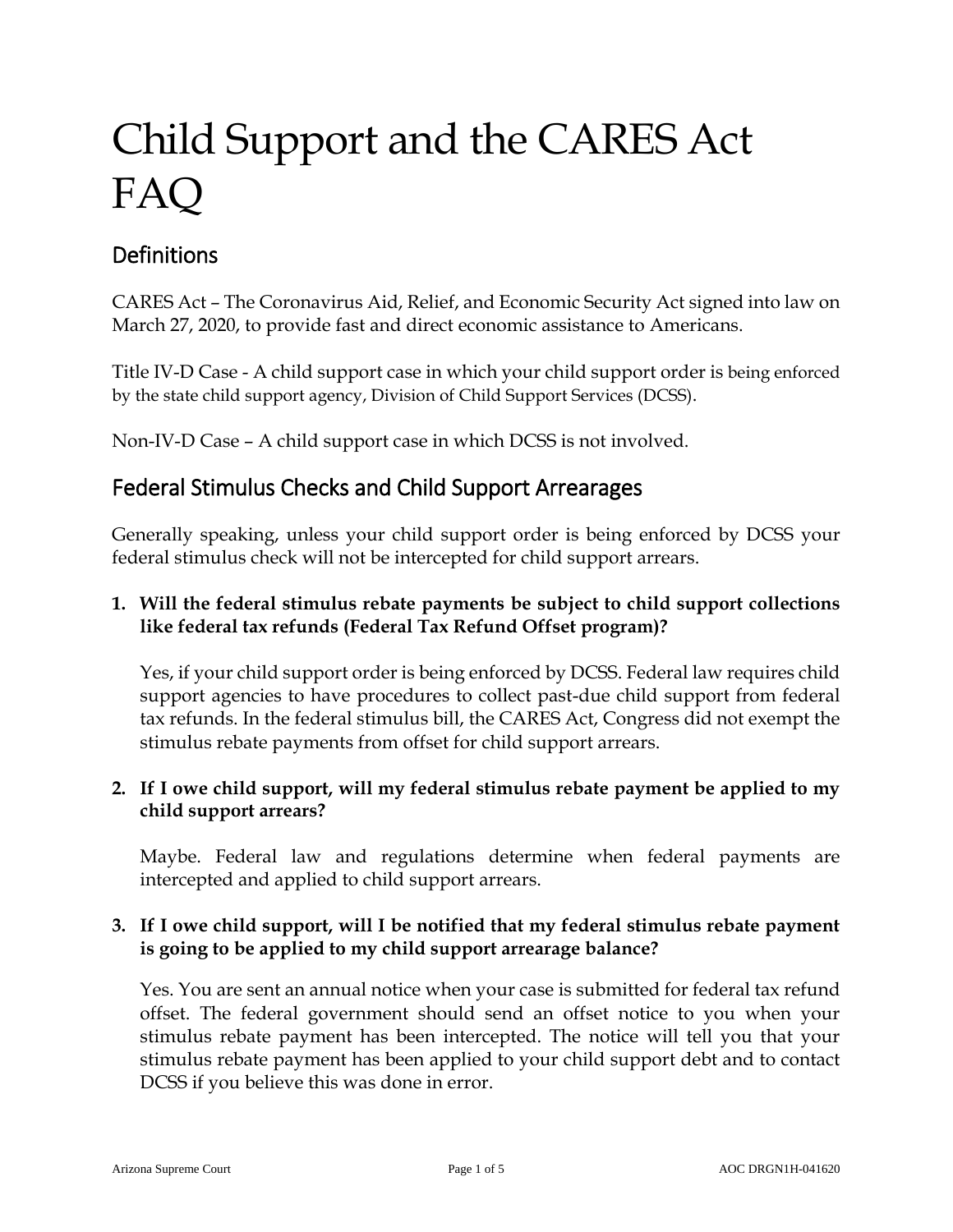#### **4. What if I am married to someone who owes child support arrears, will my federal stimulus rebate payment be applied to the child support arrears my spouse may owe?**

The payment will likely be intercepted, if you filed a joint return. However, if you do not owe child support, but you are married to someone who owes child support, you may file an Injured Spouse Claim and Allocation—Form 8379. Please visit [www.irs.gov](http://www.irs.gov/) for additional filing instructions.

#### **5. If I am the parent receiving child support, will I receive any money from a stimulus rebate payment intercepted by the federal government from the paying parent on my case?**

Maybe. Federal law dictates how monies received by DCSS under the Federal Tax Refund Offset Program are distributed. The amount of the money you are entitled to receive will depend on several factors, including the amount of the stimulus rebate payment intercepted, the amounts owed to you in your case, and the number of other child support cases in which the paying parent owes child support arrears.

If you have additional questions, please go to <https://des.az.gov/dcss>

# Financial Hardship Related to COVID-19 and Temporary Modification of Child Support

#### **1. How do unemployment insurance benefits relate to child support collections?**

- Unemployment insurance benefits are considered income for the purposes of child support, so child support will be withheld from your benefits in a case being enforced by the state child support agency.
- The CARES Act makes several changes to the availability of unemployment insurance benefits, including increasing availability to those who are selfemployed or contract workers, those previously ineligible for state unemployment benefits, and those who have exhausted their benefits. For information regarding who qualifies and applying for the expanded benefits, visit: [https://des.az.gov/sites/default/files/media/UI\\_Extension\\_CARES\\_Act.pdf?ti](https://des.az.gov/sites/default/files/media/UI_Extension_CARES_Act.pdf?time=1586544490050) [me=1586544490050.](https://des.az.gov/sites/default/files/media/UI_Extension_CARES_Act.pdf?time=1586544490050)
- Before seeking to modify your child support order, you should obtain information on what unemployment insurance benefits will be available to you.

# **2. Can a parent request that a child support order be modified because they were terminated or furloughed from their employment?**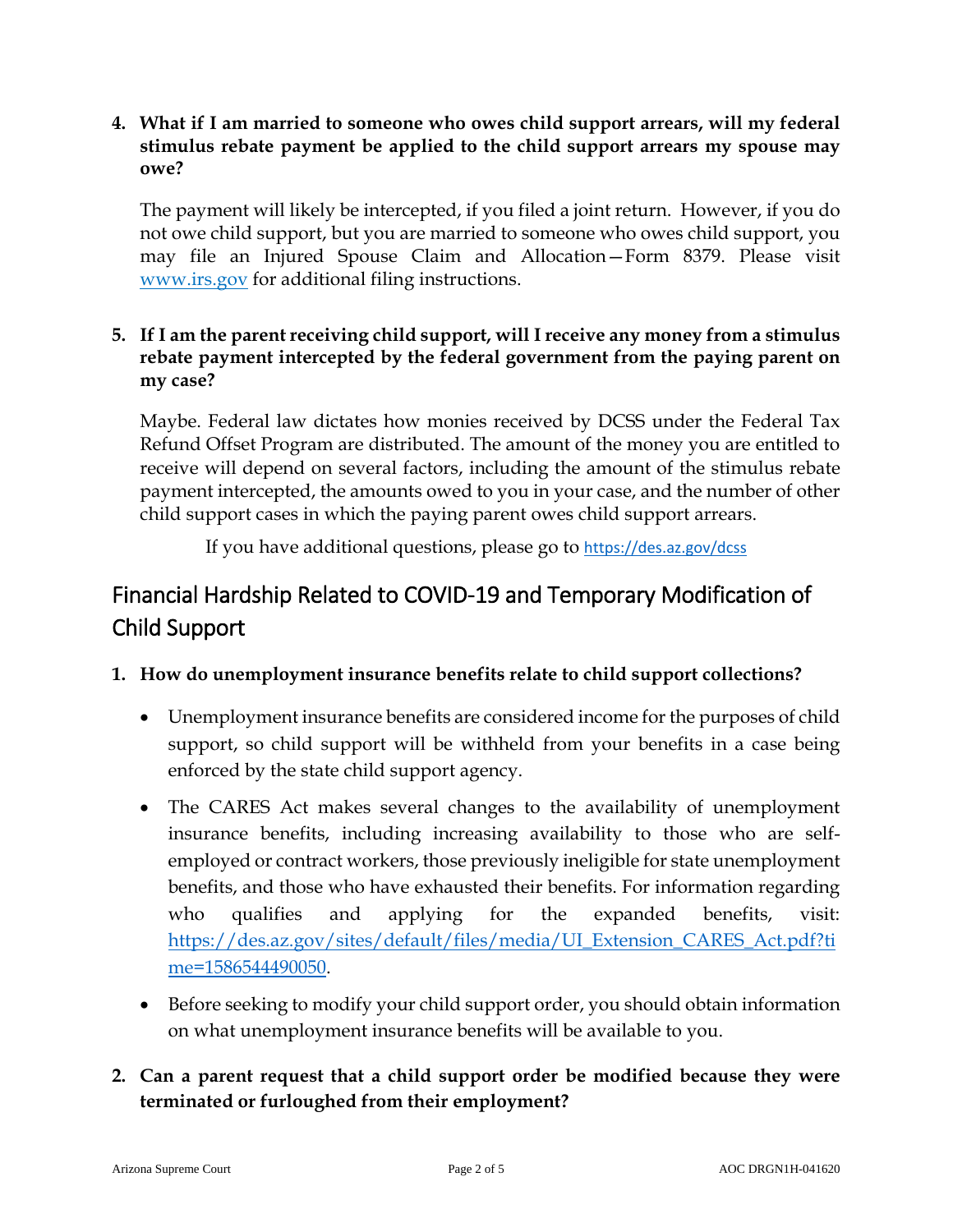Maybe. A parent who receives child support may want to increase the child support obligation due to loss of employment. Likewise, a parent who pays child support may wish to reduce the child support obligation for the same reason. Whether either parent is entitled to a modification of the child support obligation depends on several factors.

- a. Both parents' income determines the child support obligation. To determine either parent's income, Arizona's Child Support Guidelines require the inclusion of unemployment benefits received, along with any other source of income. *See* [guidelines](http://www.azcourts.gov/Portals/34/Forms/FamilyLaw/AOCDRS10H2018.pdf) section 5A. The parent who has lost income due to unemployment should obtain a determination of benefits from DES as the court will need that information to determine if a modification is warranted.
- b. Childcare expenses also affect the child support obligation. A parent who has lost income due to unemployment may no longer need childcare.
- c. Medical insurance expenses also affect the child support obligation. A parent who has lost employment may have also lost medical insurance for the child. In such cases, the parents should work together to obtain insurance.

# **3. How do I determine if I am entitled to a modification of the child support obligation?**

Go to Arizona's 2020, [Child Support Calculator.](https://www.azcourts.gov/familylaw/2018-Child-Support-Calculator) Enter all relevant information. Make sure the information is correct, as noted in question #1. Once all information is entered, the calculator will indicate the presumptive obligation. If the presumptive obligation varies by more than 15% from the current order, you may file a request for temporary modification of child support. If the loss of employment also caused the loss of medical insurance for your child, you may file a motion for temporary modification. If the presumptive obligation does not vary by more than 15% from the current obligation and you did not lose medical insurance for the children, you are not entitled to a temporary modification.

#### **4. If I qualify for a temporary modification of child support, how do I file?**

All modifications are determined by the superior court that issued the current order. You must file a request for temporary modification and send a copy to the other parent. If your child support case is being enforced by DCSS, you must also notify the Arizona Attorney General.

**Child Support Modification Forms** (Simplified)

**[Superior Court in Maricopa County](https://superiorcourt.maricopa.gov/llrc/fc_group_23/) [Superior Court in Pima County](https://www.sc.pima.gov/Portals/0/Library/Pkt24-ModifyChildSupport.pdf?no-cache)**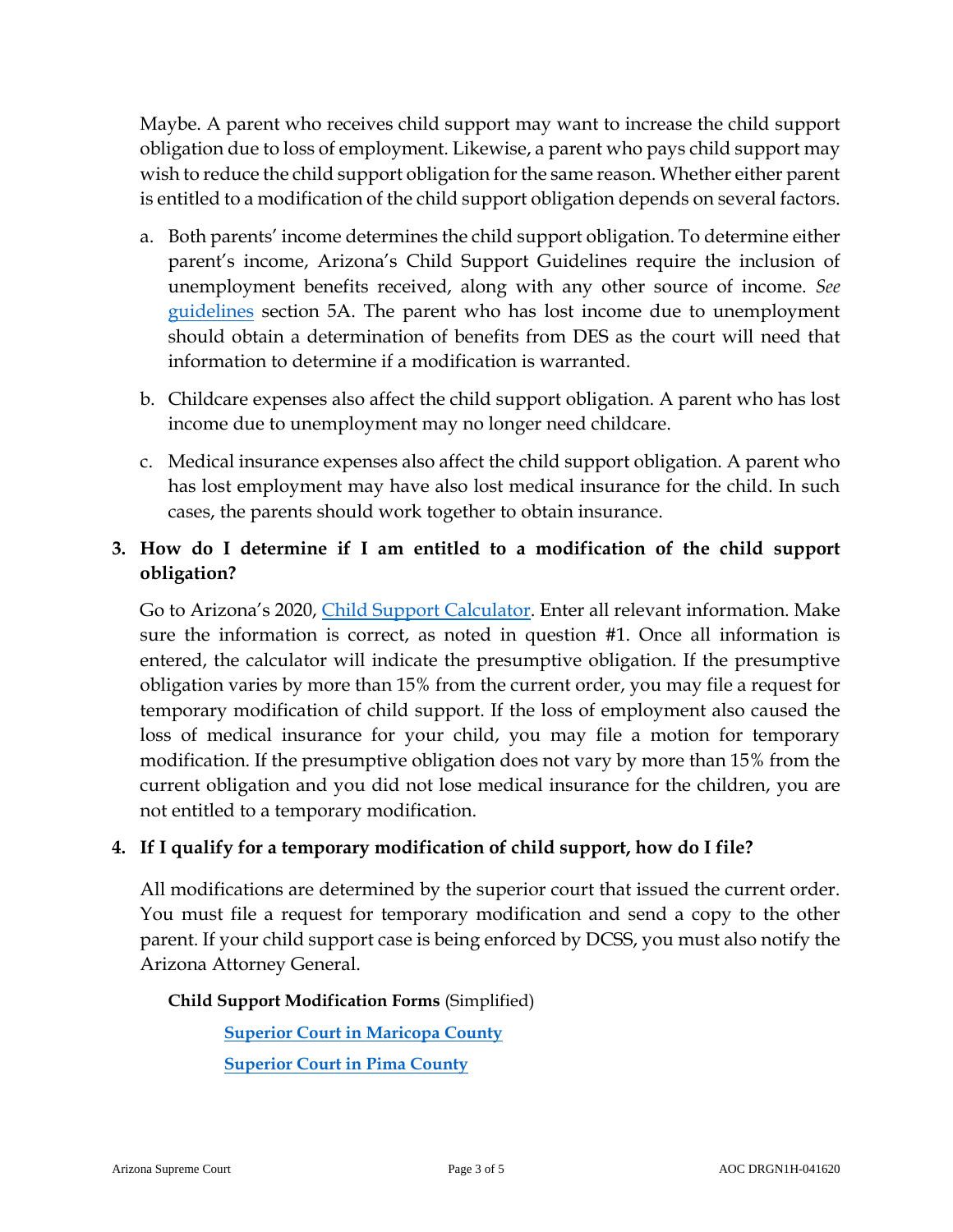If you do not live in either of these two counties, please ask the Clerk of the Superior Court in your county about forms.

# **5. If I receive a temporary modification of child support, when does it become effective?**

By law, modifications can only be effective the first day of the month after you file the motion and give notice to the other parent. You cannot ask the court for modification for a date earlier than the date following the filing of the motion and notice to the other parent.

#### **6. What if I was furloughed, so I still have a job, but my hours have decreased?**

You would still determine the temporary child support obligation in the manner outlined in question #3. Your income would be the decreased pay you receive.

# **7. If I was furloughed with reduced hours, how does this effect my income withholding order with my employer?**

The income withholding order remains in place, and your employer is obligated to withhold child support per the order unless the court modifies the order. Your employer may withhold a lesser obligation if the withholding would exceed 50% of your net income. However, that does not change the child support order, and any shortage would be deemed arrears. If you want to modify your child support order temporarily, you must file a motion with the court, as outlined above.

# **8. If I get a temporary modification of child support, how long does it last?**

It is a temporary modification, and it lasts for the time period set by the court. As a temporary order, it can be vacated at any time by the court. To avoid claims for arrears or overpayments, once one or both parents return to normal earnings and the need for the temporary order ends, the parties must notify the court.

If you need assistance, you may contact the Division of Child Support Services at: https://des.az.gov/dcss

# Employers and Income Withholding Orders

The Coronavirus Aid, Relief, and Economic Security Act (CARES Act), enacted on March 27, 2020, is designed to encourage Eligible Employers to keep employees on their payroll, despite experiencing economic hardship related to COVID-19, with an employee retention tax credit (Employee Retention Credit). See FAQs:

<https://www.irs.gov/newsroom/faqs-employee-retention-credit-under-the-cares-act>